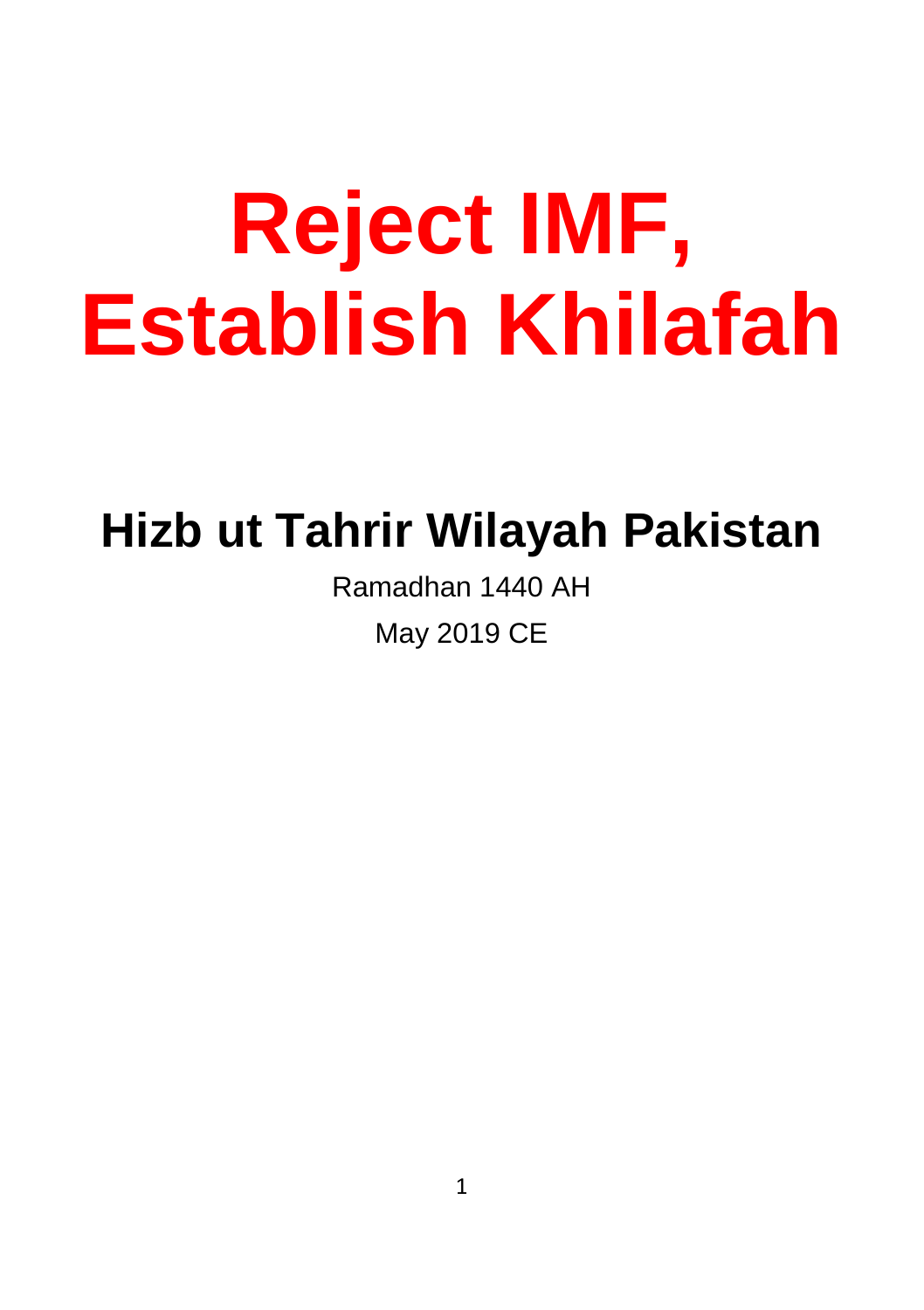### **Contents**

[Page 3: Introduction: IMF, Pakistan and the Khilafah](#page-2-0)

[Page 5: Through Rampant Privatization, The State](#page-4-0)  [Becomes Deprived of Revenues in Capitalism](#page-4-0)

[Page 8: Impoverished, Indebted States Greatly Increase Tax](#page-7-0)  [and Debt Burdens](#page-7-0)

Page 10: The Pitfalls [of Fiat Currency and Tying](#page-9-0)  [International Trade to Colonialist Currencies](#page-9-0)

[Page 12: The IMF's Ruthless Management of Balance of](#page-11-0)  [Payments Crisis Undermines the Local Economy](#page-11-0)

[Page 16: Reject IMF, Establish Khilafah](#page-15-0)

[Page 21: A Warm Call to the Muslims of Pakistan](#page-20-0)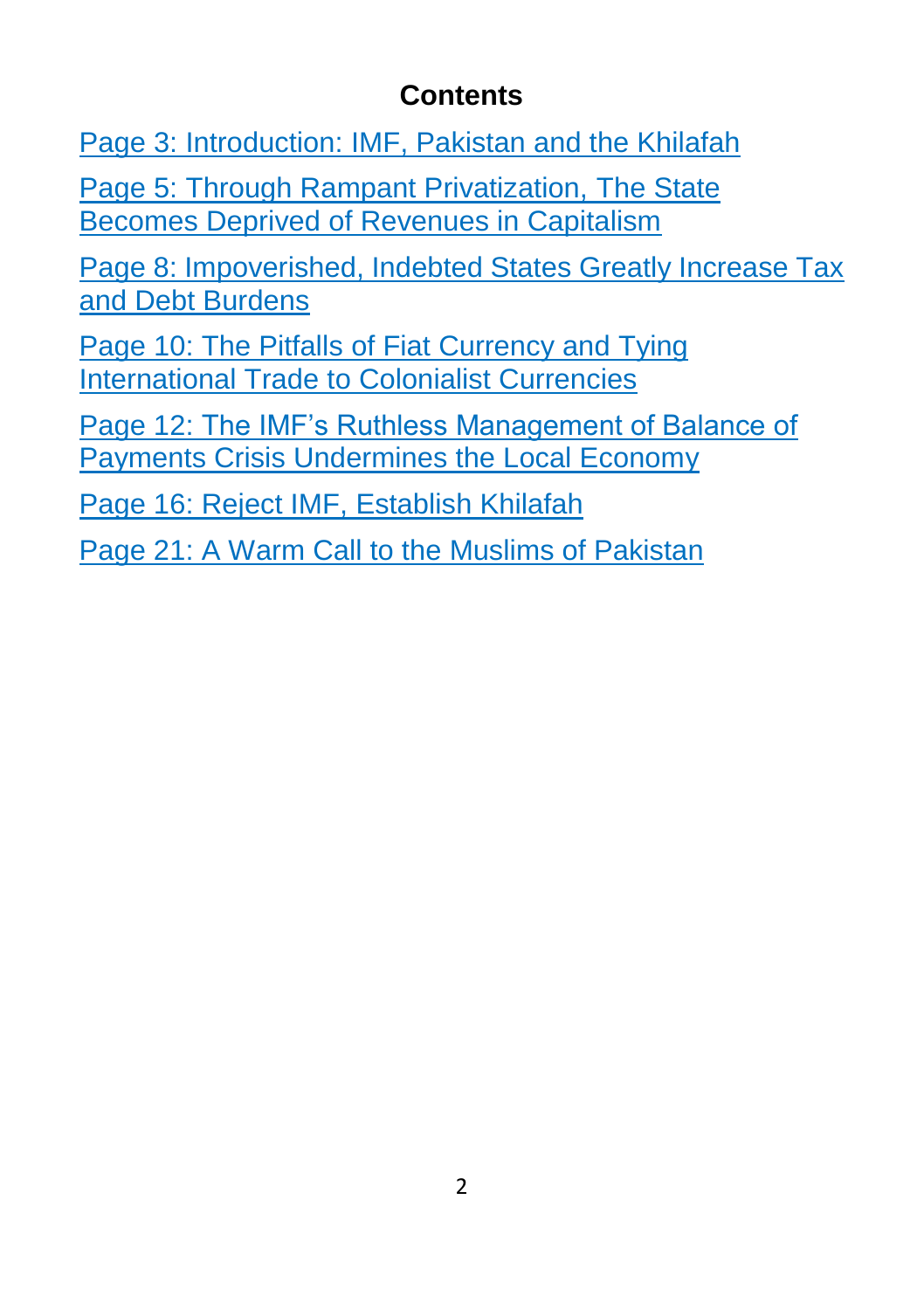**بسم هللا الرحمن الرحيم**

#### <span id="page-2-0"></span>**Introduction: IMF, Pakistan and the Khilafah**

Pakistan today is gripped in intense debate over the hold of the International Monetary Fund (IMF) over the economy. However, the debate is limited to the extent of compliance to the IMF, rather than challenging the IMF itself and the principles upon which it stands. In origin, the IMF prescriptions are destructive to Pakistan's economy, as they are based on capitalism, a flawed ideology.

The economic prescriptions offered by the capitalist economic system for struggling economies of developing countries, like Pakistan, are mainly based on the policy recommendations of what has come to be known as the "Washington Consensus." This consensus was established by the International Monetary Fund (IMF), World Bank and the US Department of the Treasury. It is a set of ten economic policy prescriptions, offered as a reform package for ailing economies. Apparently the consensus recommends structural reforms that increase the role of market forces in exchange for immediate financial help to strengthen economies. However, a detailed look reveals troublesome policy recommendations that worsen a dire economic situation.

The prescriptions include the withdrawal of subsidies, increasing tax burdens, free-floating currency exchange rates to drive devaluation, market driven interest rates, free trade policies, privatization of state enterprises and encouraging foreign direct investment by relaxing conditions of investment and enforcing favorable rules for private ownership rights. These prescriptions carry the promise of economic recovery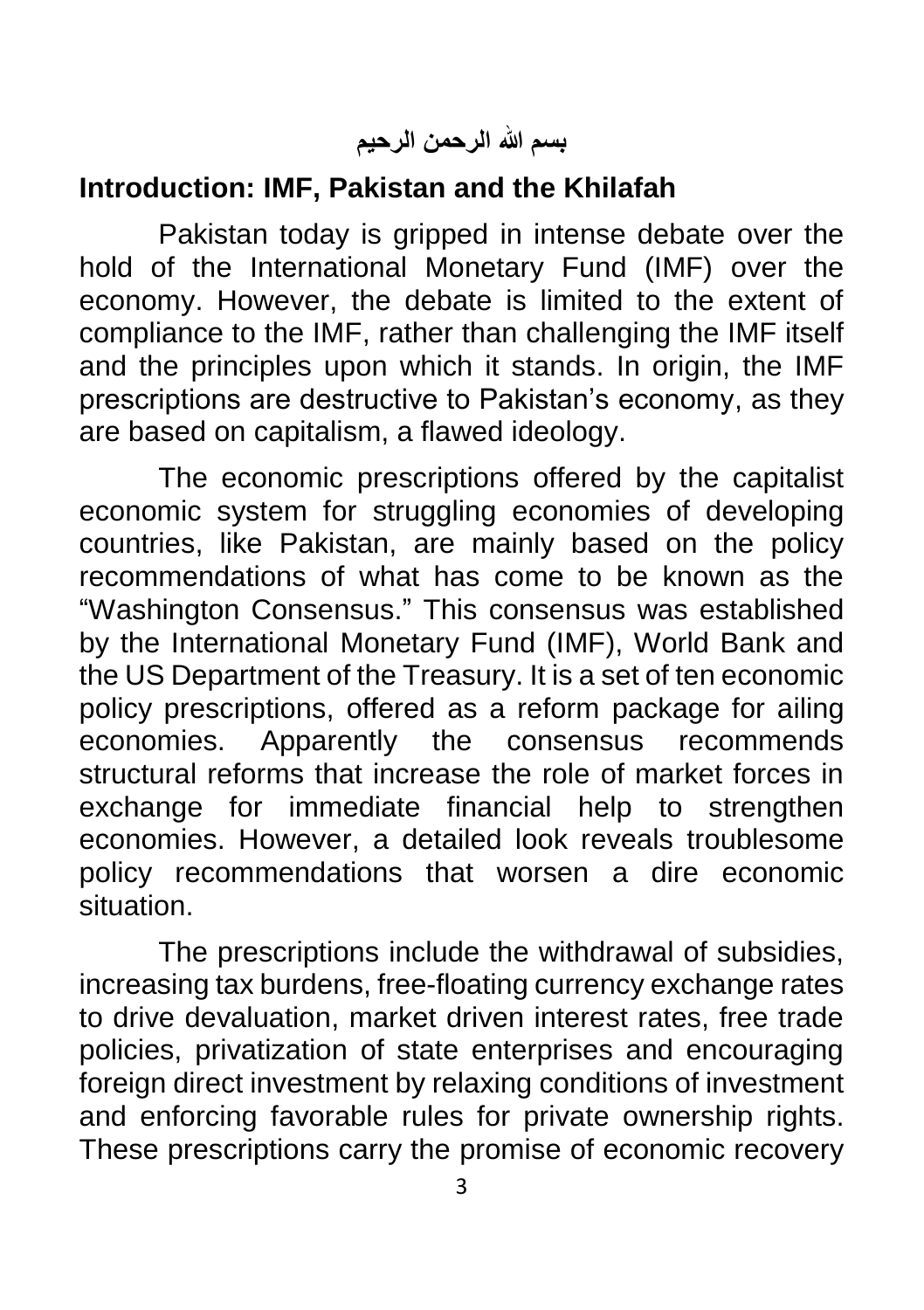in the long term, but in reality only ensure immense benefits for the large capitalists, foreign and local.

Once an IMF program fails to deliver, which it inevitably will, a new one is offered to rescue the crisis-stricken economy, along with new set of assurances. The vicious cycle repeats. The immediate gains are only for the large capitalists, with ensuing concentration of wealth in the hands of the few, increasing gap between the rich and the poor.

Adopting capitalist solutions to solve the problems caused by capitalism itself, is seeking a cure from the disease itself. The implementation of capitalist solutions through colonialist institutions, such as the IMF, have repeatedly failed in the specific case of Pakistan, as well as around the world. It is time to understand why capitalism has failed in Pakistan and look towards the Islamic economic system for economic revival. It is the Khilafah alone that will prevent the continual concentration of wealth that occurs under capitalism, ensuring the circulation of the wealth throughout the society. **ْغنَِيا ِء ِمْن ُكْم** ,revealed) swt (Allah **َبْي َن األَ َي ُكو َن ُدولَةً the Lest "َك ْي الَ wealth circulates solely among the wealthy from amongst you."** [Surah Al-Hashr 59: 7]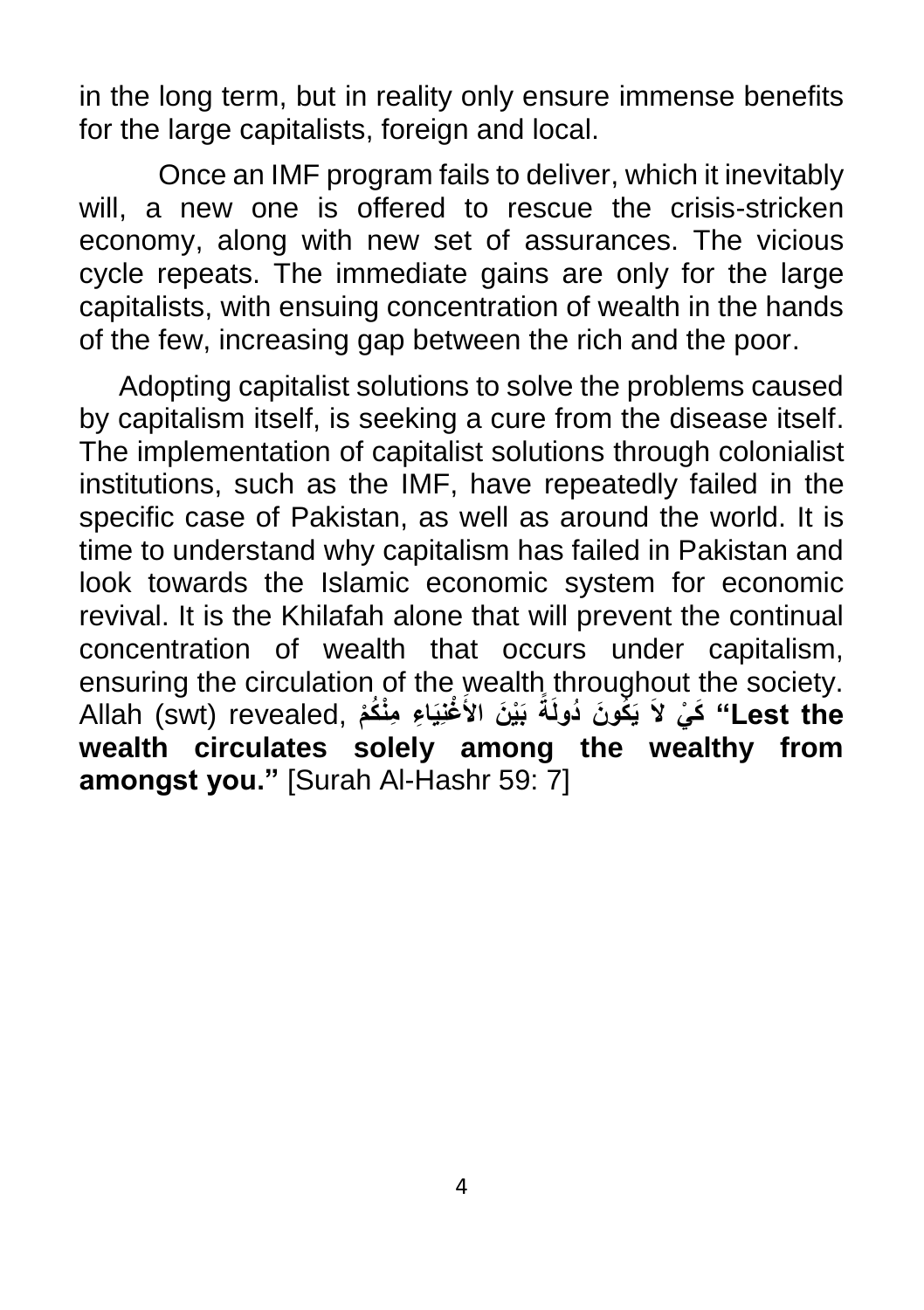#### <span id="page-4-0"></span>**Through Rampant Privatization, the State Becomes Deprived of Revenues in Capitalism**

One of the main pillars of capitalism is the "freedom of ownership." It provides for an individual, who owns the required capital, to have the right to own anything, in origin. This fundamental, but flawed, principle of capitalism removes limitations upon what an individual can legally own. It eliminates the demarcations of state, public and private ownership. Hence an individual with enough capital can own oil, mineral, energy reserves, large scale defense production or even a private army. Effectively, through privatization, a small class of large capitalists can deprive the state of large sources of revenues, for the sake of personal interests. The state is then reduced to the status of a destitute beggar. accumulating huge debts and chasing the masses for taxes.

Capitalism facilitates the large capitalists through the joint stocks share company, which allows individuals to amass enough capital to become owners of capital intensive industry, such as large scale construction, transport and communication, which would otherwise be predominately state owned. Capitalism also opens up private ownership of energy and minerals, which by their nature are the need of the public collectively.

Capitalism has thus resulted in a small class of immensely rich people and cartels owning critical sources of revenues which originally should have gone to the state. It enables private companies to accumulate massive wealth, through exploiting large scale assets for ever greater profits, even if it comes at the cost of compromising state and public interests.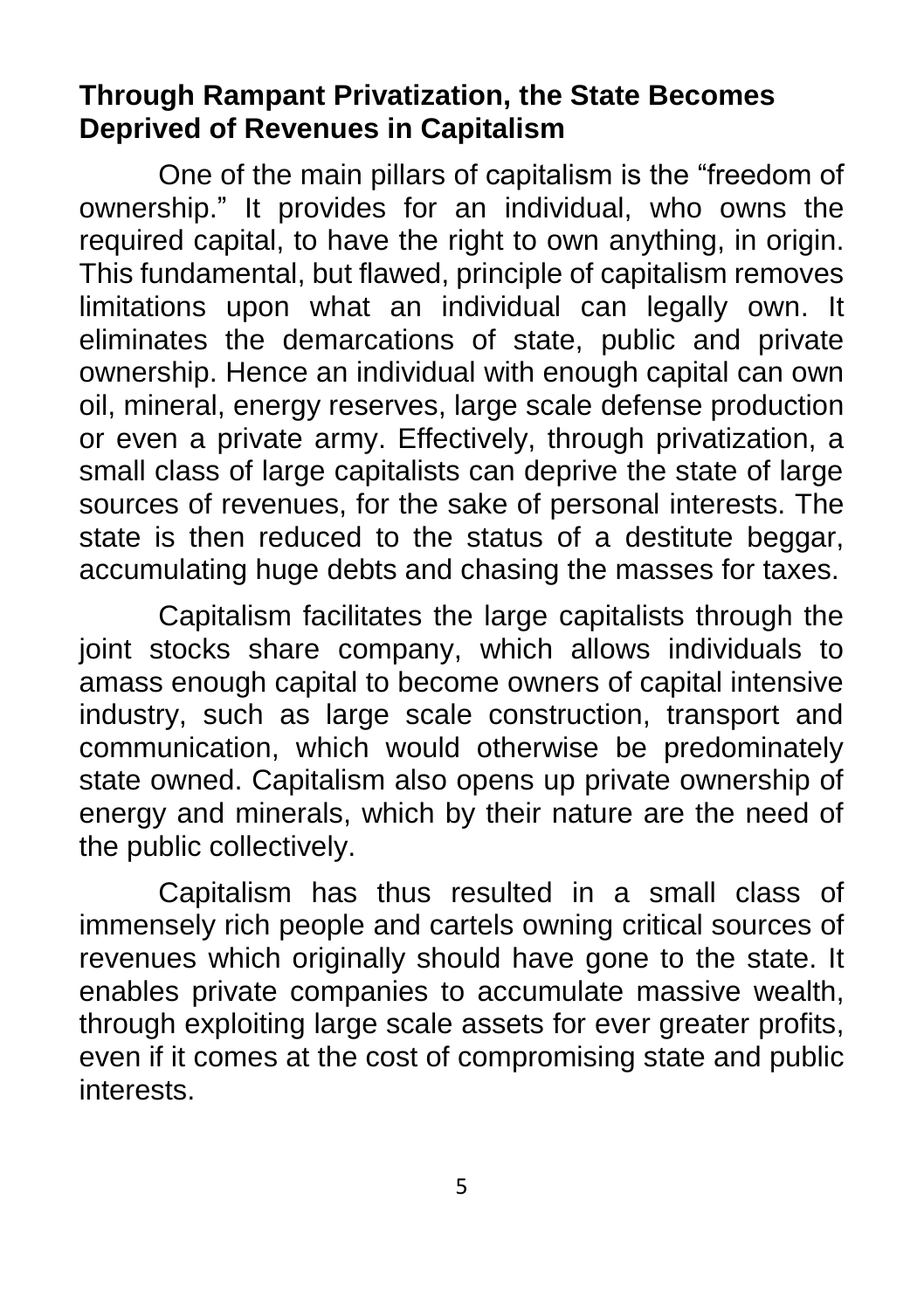Allowing limitless private ownership means that the state will be deprived of revenue streams from natural resources and large scale enterprises. Under capitalism, states are left with ever reduced sources of revenue with each round of privatization.

As capitalism is the dominant global civilization in the current era, states are drowning in debt. The US, the world's largest economy, has the largest external debt, standing at around \$22 trillion, which is over 100% of its GDP. Other large economies also have states in ever deepening debt traps, such as UK with \$8.5 trillion debt, which is over 300% of its GDP, France with \$5.5 trillion debt, which is over 200% of its GDP and Germany with \$5.4 trillion debt, which is over 140% of its GDP.

Pakistan is no exception to the rule. Its total external debt is now approaching close to \$100 billion. Even though the state is in a deep debt trap, government financial managers are endorsing a relentless privatization drive, in line with the prescriptions of the IMF. The selling off of state assets to private owners further deprives the state of potentially large scale sources for revenue generation. Electricity generation is one such sector that has huge potential for revenue generation. However, successive rounds of privatization of electricity production, with investor friendly conditions, has thrown the state into circular debt crisis. An outrageous example of investor friendly conditions is that private owners of electricity generation plants are given "capacity payments," in the order of hundreds of billions of rupees per year, even if they do not produce electricity.

Limitless privatization can be likened to a legalized form of misappropriation of wealth. Examining the personal wealth of the corrupt from the military and political leadership,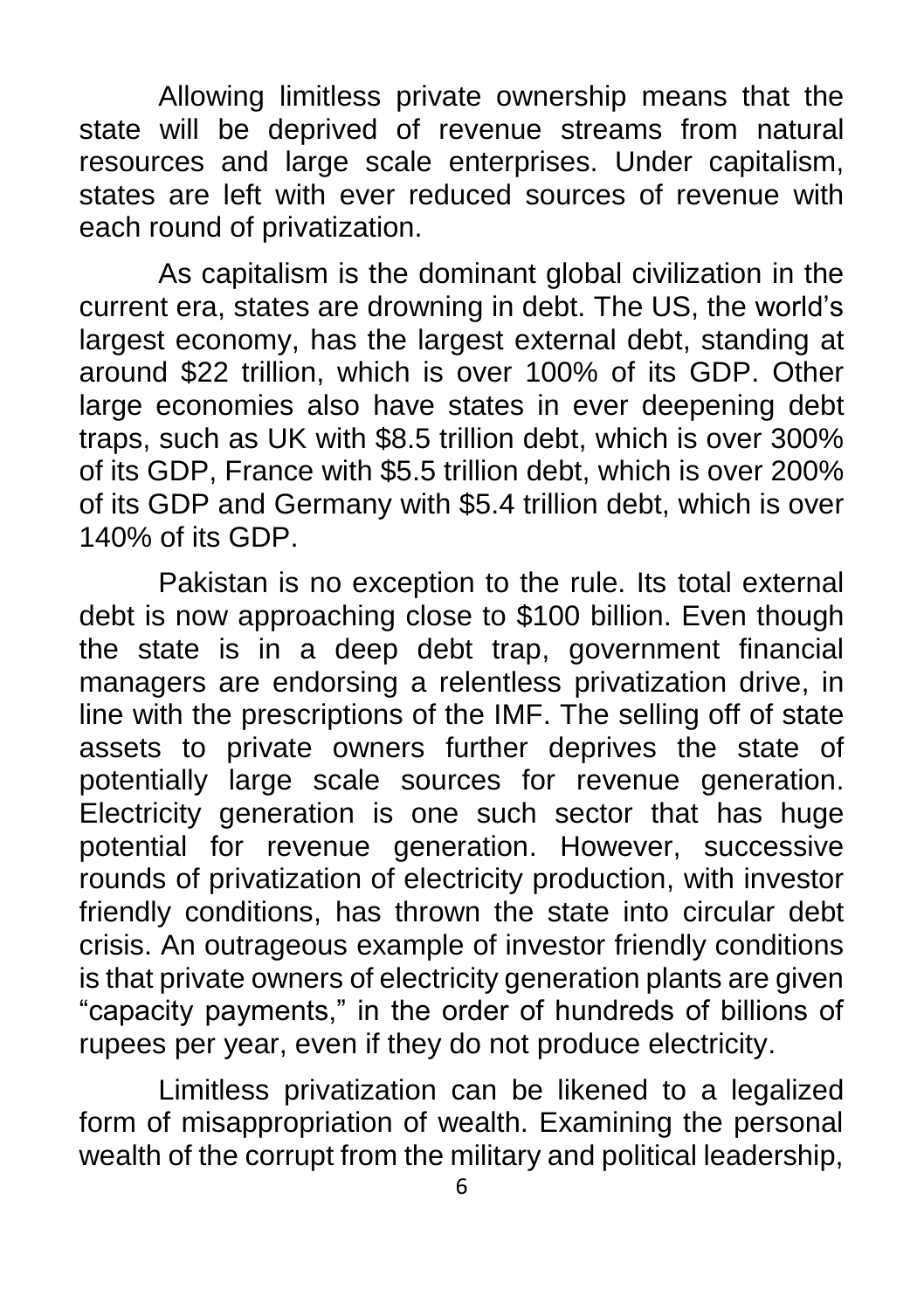such as General Musharraf, Shaukat Aziz, General Kayani, Asif Ali Zardari, Ishaq Dar and Nawaz Sharif reveals that much has been gained from corruption, but also much is gained from their privileged access to privatization tenders, through family, front men and shell companies.

Limitless privatization is one of the major factors of the concentration of wealth that is seen throughout the world. Through mechanisms such as rampant, uncontrolled privatization which leads to the systematic deprivation of the state of revenues, there are great increases in the wealth of the wealthiest. As an example, Oxfam International reported on 22 January 2018 that 82 per cent of the wealth created in the preceding year went to the richest one per cent of the global population, while the 3.7 billion of the poorest half saw no increase whatsoever. After the 2008 global economic crisis, wealth of billionaires has increased 10% annually since 2010. In U.S. the world's largest economy and flag bearer of capitalism, the richest top 1% of population hold 36% of total wealth, the top 10% hold 75% and top 20% holds 87% of total wealth. This means that the bottom 80% of population just has 13% of total wealth in U.S, with almost half the nation with zero net wealth or living in debt. Pakistan's economy is no exception as it adopts the capitalist system. The top 10 richest Pakistanis have declared wealth of \$12.5 bn, which is 70% of country's total balance of payments.

The solution to this problem lies in implementing a comprehensive system with well-defined limits of private ownership. It must clearly define the entities that must be kept in public and state ownership, along with elaborated mechanism of collection and dispersion of revenues.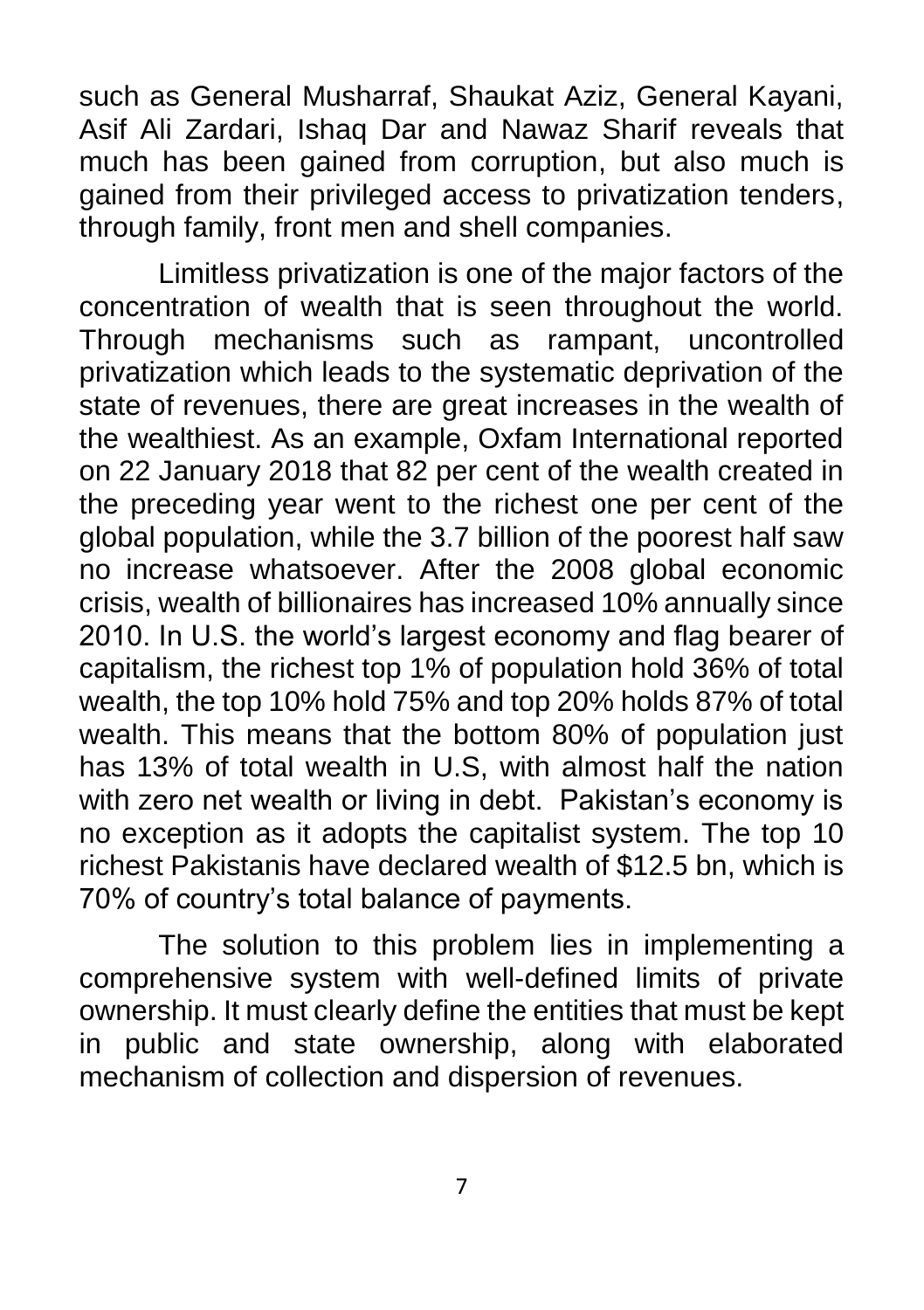#### <span id="page-7-0"></span>**Impoverished, Indebted States Greatly Increase Tax and Debt Burdens**

Due to capitalism's limitless private ownership of capital intensive sectors and energy and minerals, the state treasury is deprived of essential revenue streams. In order to fill the gaping revenue gaps, the state becomes increasingly reliant on across the board, regressive heavy taxation, as well as interest based loans.

The world's largest economy, the United States, generates more than 50% of its federal revenue through direct and indirect taxation, amounting to \$3.4 trillion. Pakistan generates more than 80% of its revenue through direct and indirect taxes, amounting to PKR 4.4 trillion (\$60 billion), compared to gross revenue receipts of PKR 5.6 trillion. Under capitalism, the deprived states generate substantial wealth through taxes, but at the cost of burdening the poor, whilst choking production and trade. In the capitalist era, states whether with a hybrid communist-capitalist model like China and Russia, or pure liberal capitalist economies like United States or the so called social welfare states in Europe, all have to enforce high rates of income tax to generate enough revenues for state expenditures. In Pakistan, even those who are eligible for Zakah are taxed on their food, clothing, utilities, education, medicine and shelter.

Adding to the burdens of future generations is the state dependence on interest based debt. Colonialist institutions have ensnared potential competitor states in a trap of (interest based loan) debt servicing. Pakistan here is no exception. Almost 40% of Pakistan's total current account spending of PKR 4.179 trillion, and 30% of gross revenue receipts of PKR 5.4 trillion, is spent every year on debt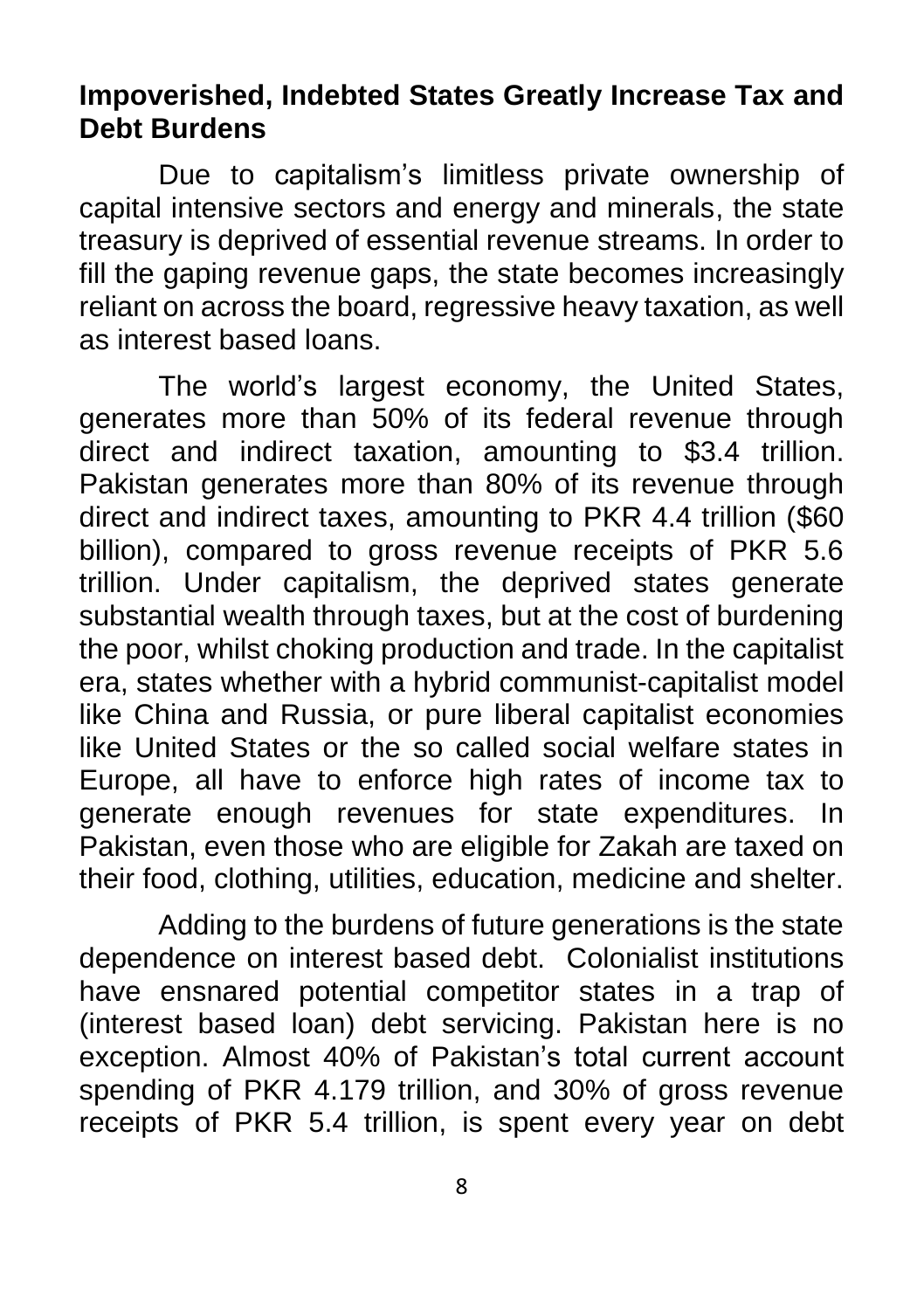servicing. This amount is more than double the government spending on all public service development projects.

Interest based loans have not allowed any country to escape debt traps. In fact they have always worsened economic situations. Indeed, securing loans from the East and the West is hardly a cause for celebration. The situation is so dire that many states have seen no other option than to default. Indeed, 83 states have declared bankruptcy in the last 200 years, with the US itself declaring bankruptcy five times. In one instance the US could not maintain its foreign debt obligations, and in the four other instances, it could not pay its internal debts. Similarly, Germany declared bankruptcy eight times in the last 215 years. The world's fifth largest economy, UK, has become bankrupt four times in total during the capitalist era, the last of which was in 1932.

The solution to this problem lies in a system of revenues that does not burden the poor and instead takes in a just manner from the wealthier in society, such as those who have capital for owning land or industry or trading merchandise. The solution lies in a system where the evil of interest is forbidden and a policy to escape the debt trap, rather than repeatedly taking more interest based loans, is adopted.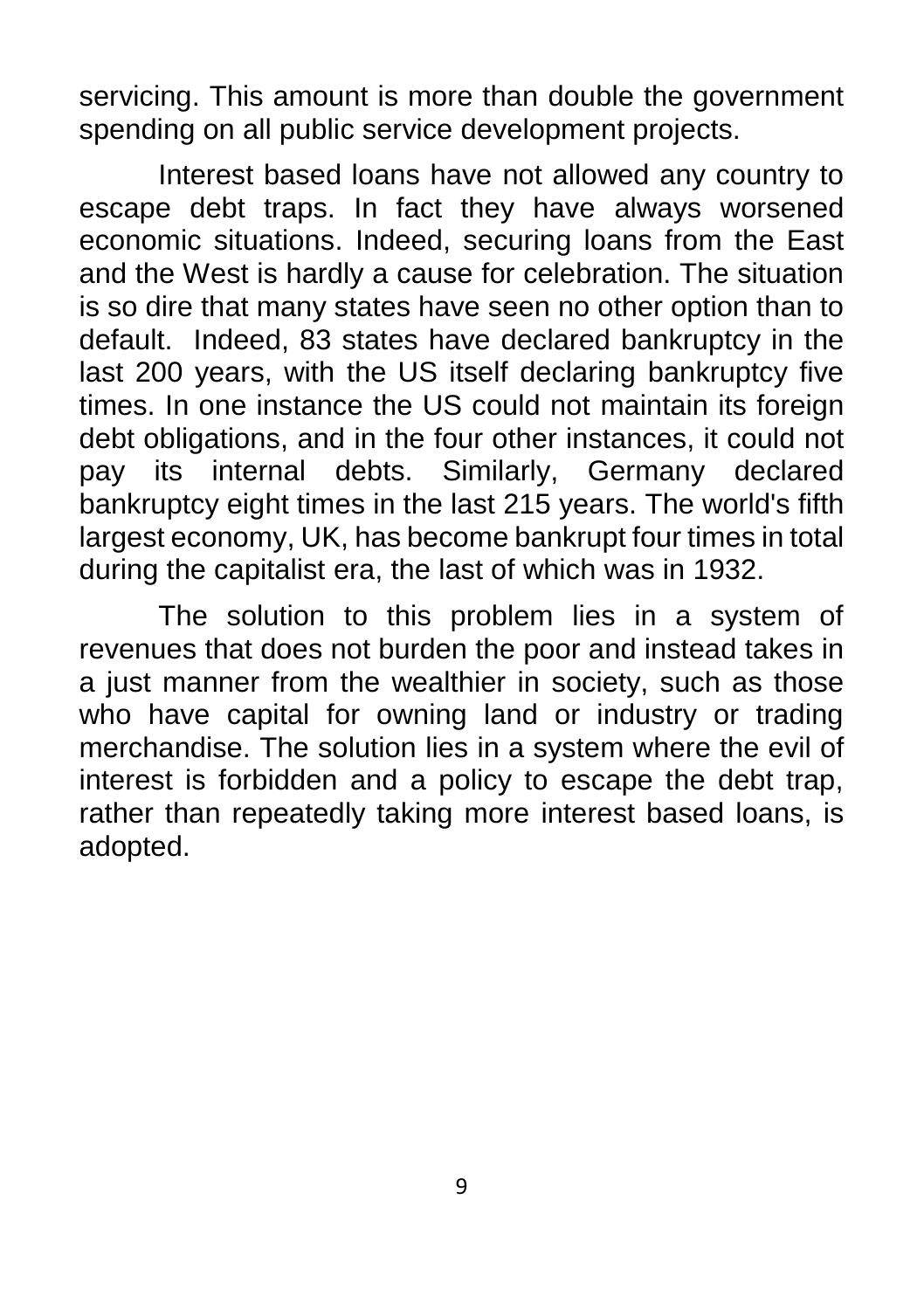#### <span id="page-9-0"></span>**The Pitfalls of Fiat Currency and Tying International Trade to Colonialist Currencies**

Just after Pakistan's rulers reached an agreement with the IMF, the Pakistani Rupee collapsed in value in front of the dollar. The ever weakening Rupee results in widespread, generalized inflation. However, a constantly plummeting rupee was not always the case and need not be. In the time of Islamic ruling in the Indian Subcontinent, the Rupee was originally backed by silver. The precious metal standard stabilized the value of the Rupee both internally and in international trade, such that under Islam, the Indian Subcontinent was an economic powerhouse for the global economy. In contrast, under capitalism, the Rupee is backed only by the authority of the state. The Rupee is a fiat currency which allows the State to increase the volume of notes in circulation in the economy without backing of tangible wealth, such that each new note has less strength than previously. In addition fiat currency is exposed to speculation, with runs on the currency, adding to the problems of the masses.

As for tying international trade to the dollar, it opens the doors for colonialist manipulation of the economy. On July 22nd, 1944 a number of states gathered at the Bretton Woods Conference in the US, where it was decided that the US dollar alone will replace gold as the main global foreign reserve. In order to prevent the collapse of a system of international trade pegged to the dollar, the conference also established the International Monetary Fund. The IMF was founded to achieve international monetary stability, as well as exchange rate stability, with respect to the dollar.

The method of the IMF's formulation was in a way that ensured US hegemony over its decisions. The vote of each member state is in accordance with its share in the Fund.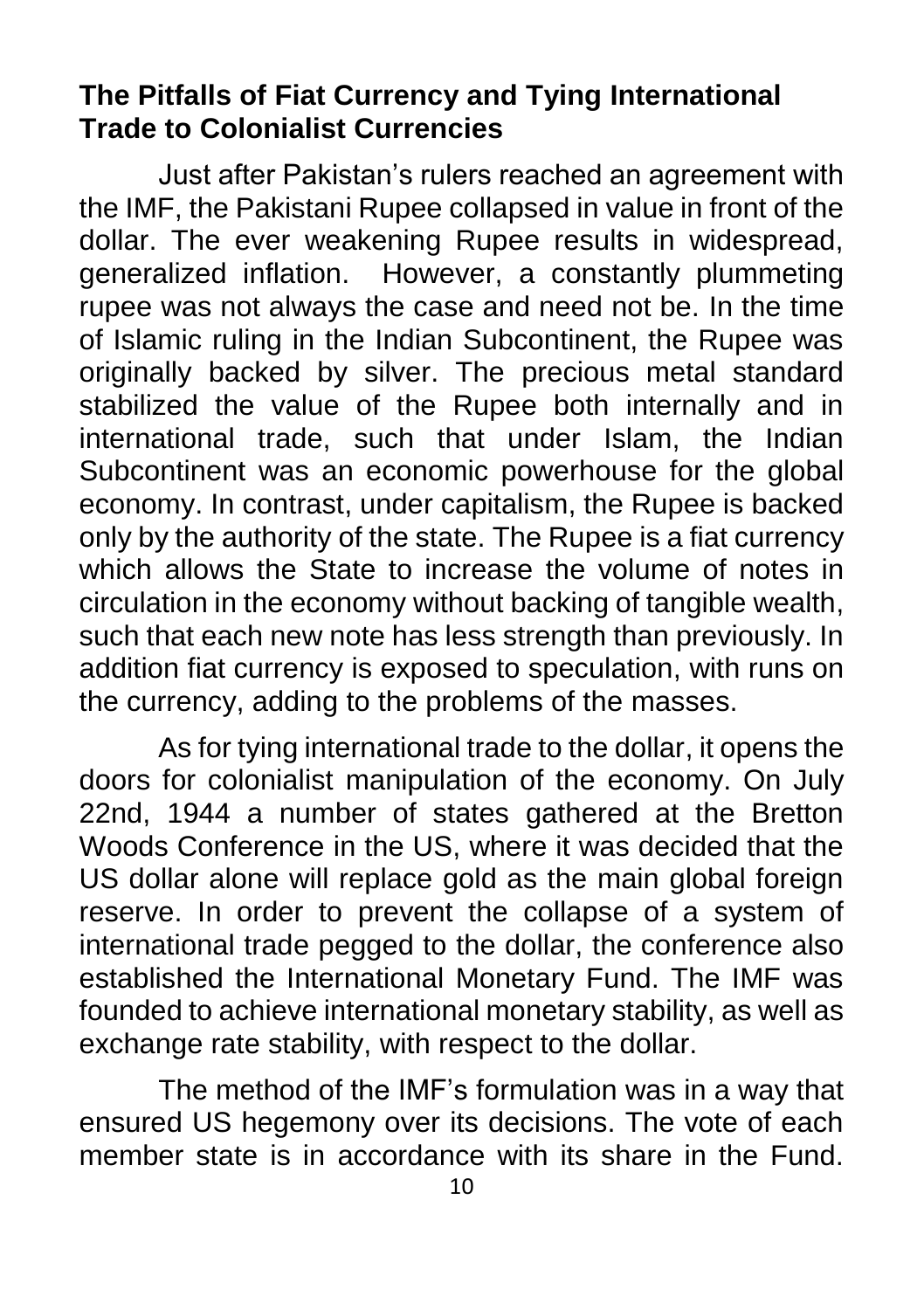Since the US share was the greatest, at 27.2% of the capital, it dominated decision making. Matters became worse for the global economy, through the US's infamous decision of 15 August 1971, to abolish the convertibility of the dollar into gold. Under this system, the other countries were now at the mercy of America, where it could address the imbalance in its balance of payments, merely by printing more dollars, without the full cover of gold for these banknotes.

Effectively world trade became hostage to the US dollar, even after the introduction of other dominant currencies in a common basket. For example, if the US dollar falls, the \$3 trillion reserve of China would lose its value overnight, causing a significant blow to Chinese economy. If the US sneezes, the world catches the cold. It has now become the interest of economies around the world to shore up the value of the dollar to maintain international trade, by weakening their own currencies, regardless of the implications on the domestic economy. And it is the role of the IMF to ensure dollar supremacy at all costs, regardless of the destruction to the local economy.

The solution to this problem requires a state with an independent will that will establish currency firmly on the basis of gold and silver, systematically build up gold and silver reserves, use barter transactions when necessary to conserve reserves and insist that gold and silver are used as the basis for international trade, smashing the oppressive hold of Western currencies.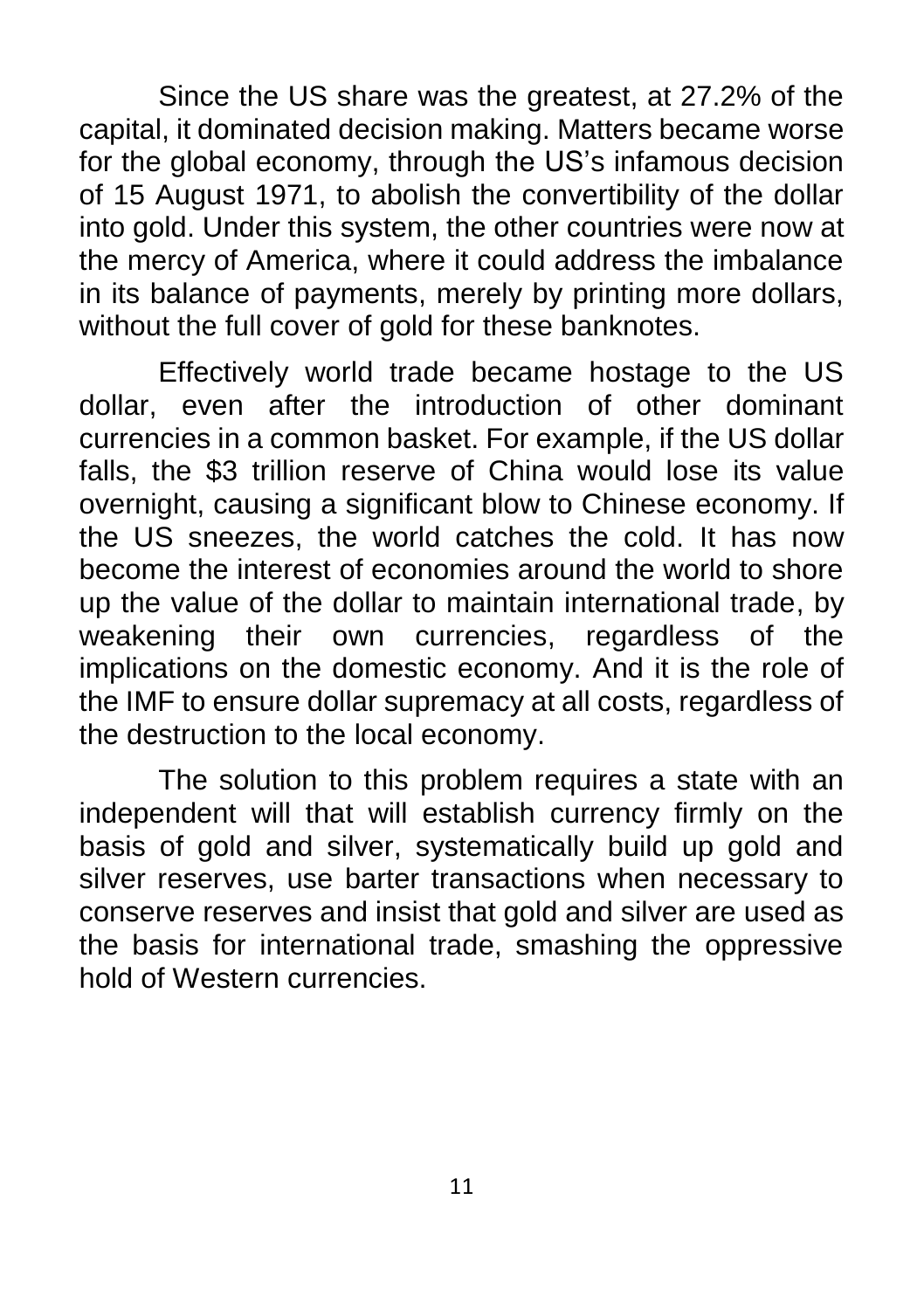#### <span id="page-11-0"></span>**The IMF's Ruthless Management of Balance of Payments Crisis Undermines the Economy**

In order to maintain dollar stability, the Balance of Payments (BoP) became an overriding concern for the International Monetary Fund. The balance of payments is the overview of all dollar monetary transactions between a country and rest of the world, whether these transactions are made by individuals, firms or government bodies. The IMF considers the economy stable only when the BoP deficit or surplus is manageable for a specific state.

If the state monetary reserves or assets are insufficient to fulfill its dollar payment obligations, the BoP deficit may turn into what the IMF deems a crisis. A major component in the BoP is Balance of Trade. If the value of visible imports of a country exceeds the returns from visible exports, there will be a trade deficit. Deficits may arise due to number of reasons. Due to a weak industrial base there may be large imports of heavy machinery, construction materials and consumer electronics. There may be outflows due to wars and military operations, excessive interest based debt, fluctuations in currency and excessive repatriation of profits by foreign companies.

It is essential to understand that whilst the balance of payments shows the real movement of money from the state to other states, it does not reveal the total value of what the state owns of available resources or the actual strength of the economy. To give insight, consider that in March 2019, the total exports of Pakistan were \$2 billion dollars, whilst the total imports were \$4.2 billion dollars, revealing a trade deficit of \$2.2 billion dollars. However, to put this into perspective consider that the size of Pakistan's entire economy is estimated at over \$300 billion.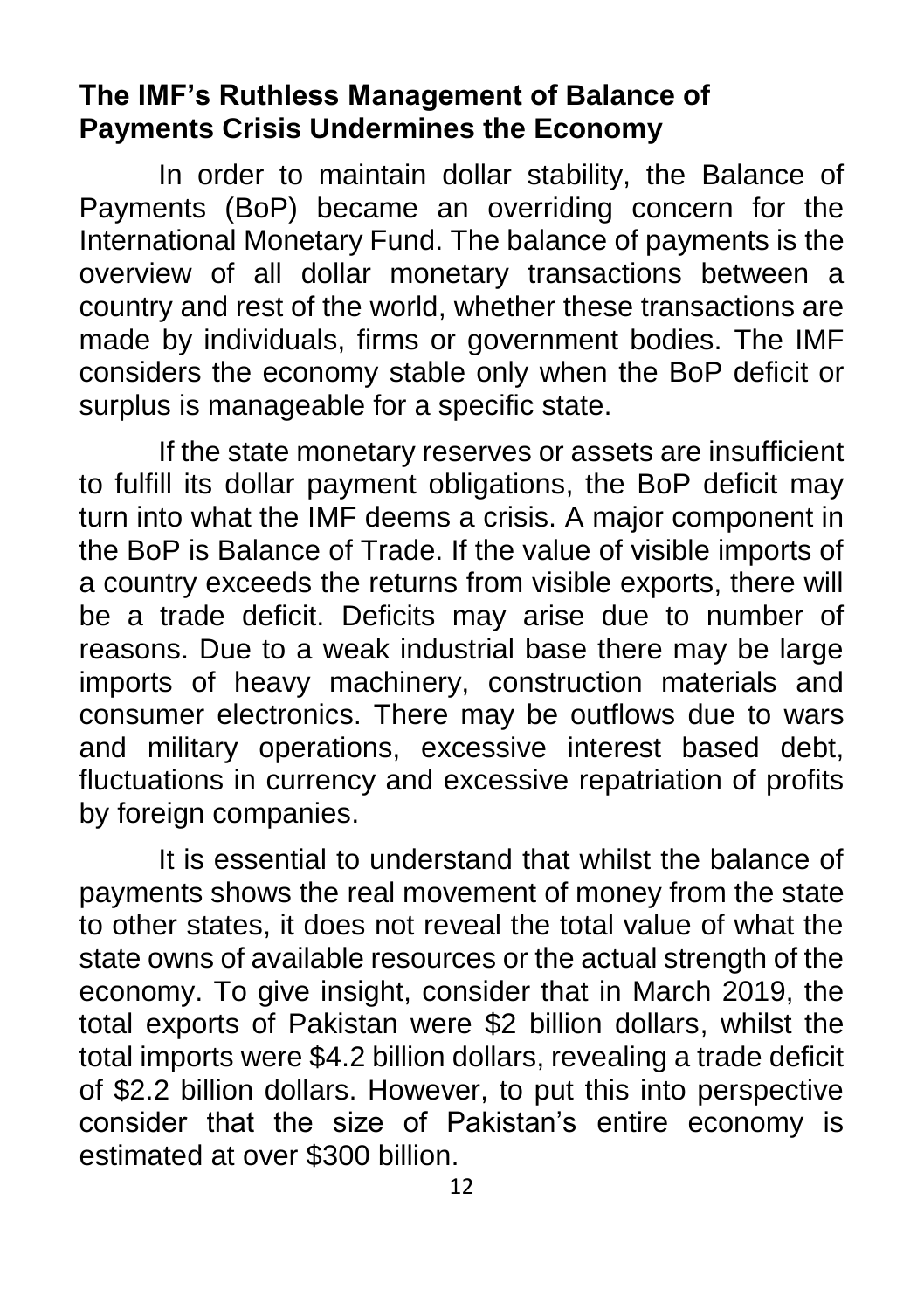Thus, prescriptions to stabilize the balance of payments alone, do not compensate in any way for the absence of policies to strengthen the local economy. So, Pakistan may have abundant and varied resources but due to a weak and neglected industry, it has become hugely dependent on imports and due to a policy of promotion of foreign direct investment, there is a strong outflow of capital through the repatriation of profits.

A consequence is that the IMF's narrow preoccupation is to fix the balance of payments and not the economy in general. Moreover, IMF prescriptions have negative consequences on the economy in its attempts to address the balance of payments. This is borne out through closer study of IMF prescriptions that are in accordance with the Washington Consensus.

**1. Competitive Exchange Rates.** As one of the prescriptions for the BoP crisis, the IMF insists on devaluation of local currency. This is supposed to discourage imports and encourage exports, as the local goods produced in the local currency will sell cheaper abroad in the foreign currency. The IMF does so to resolve the BoP crisis, by reducing the import bill and increase demands of local goods. However, it unleashes a host of problems for the local economy. The devaluation leads to rampant inflation in the local economy, which increases the costs of production and chokes buying and selling. It also increases the costs of essential imports, as well as the value of foreign dollar debt.

**2. Liberalization of inward Foreign Direct Investment.** To address the Balance of Payments deficit, the IMF insists on encouraging investment from foreign companies, to bring dollars into the country. However, the damaging repercussions on the economy are many. There is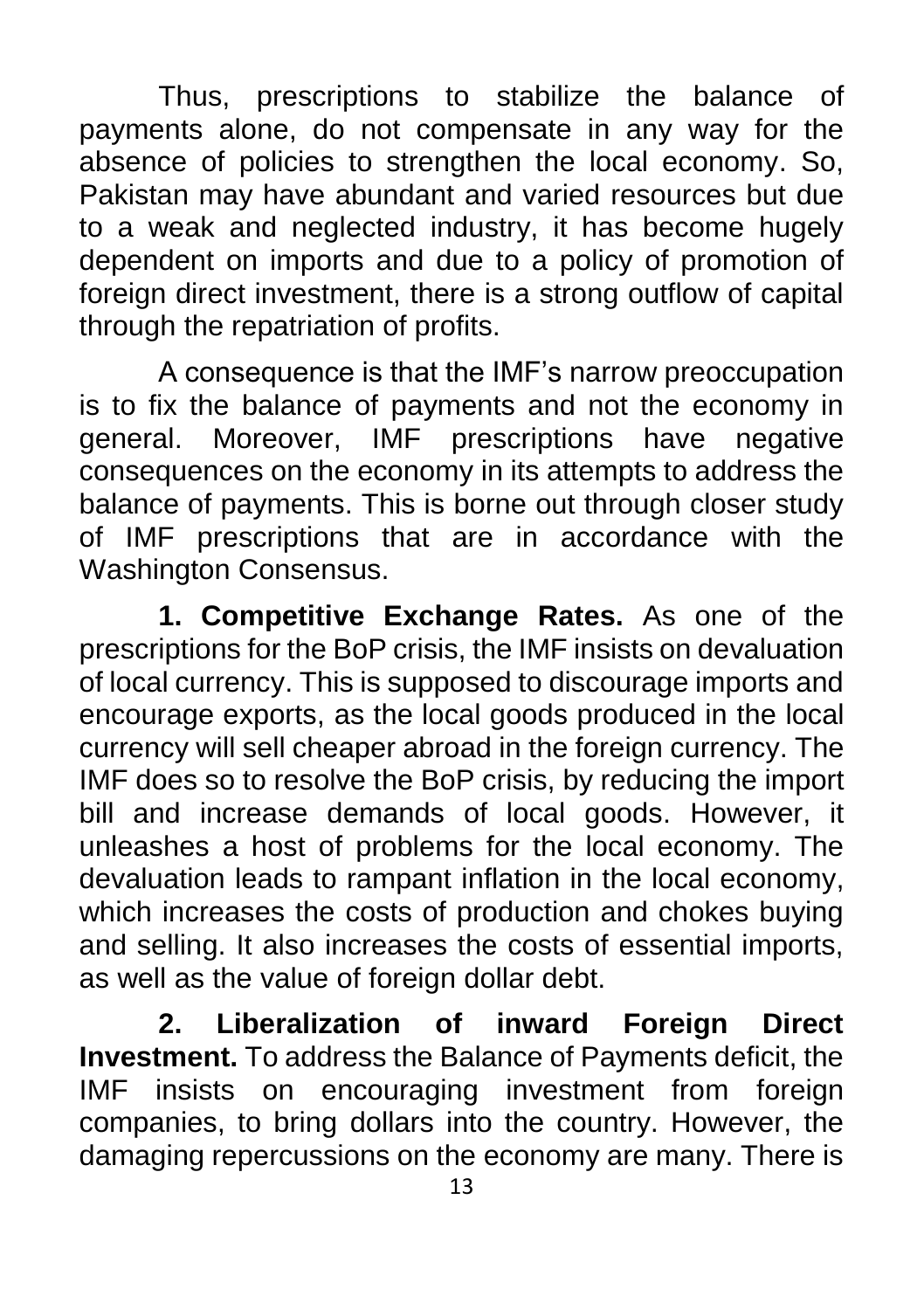increased foreign ownership of energy and mineral resources by foreign companies, which deprives the state treasury of essential revenues. There is also a flow of currency abroad in the long run, as the foreign companies take their profits back to their home countries.

**3. Deregulation.** It is the abolition of restrictions to market access, to ease the entry of foreign companies into the local economy. Effectively the IMF ensures the elimination of state supervision over economic decision making due to deregulation. The IMF also insists on an investor friendly environment, in the form of a host of concessions, which grant the foreign companies an added advantage over local companies, edging them out of business. Moreover, foreign companies often have larger capital reserves and so operate at losses initially to increase their market share, driving local companies out of business. So again, the IMF fixes the problem of dollar supremacy, whilst undermining Pakistan's economy.

**4. Privatization of State Enterprises.** The IMF insists that the state sell its assets and resources to private owners to generate revenues. The state is able to generate one-time wealth by selling off national assets like steel mills, national airlines, telecommunication, electricity, gas and oil assets. However, in the long run, the state treasury loses sustained revenue generation from these assets. Moreover, there is a compromise of economic sovereignty by handing over local assets to foreign private hands.

**5. Redirection of Public Spending from Subsidies.**  The IMF ensures that the state cuts its expenses to meet import bills and debt servicing obligations, to address the Balance of Payments deficit. However, the removal of subsidies prevents essential stimulation of key areas of the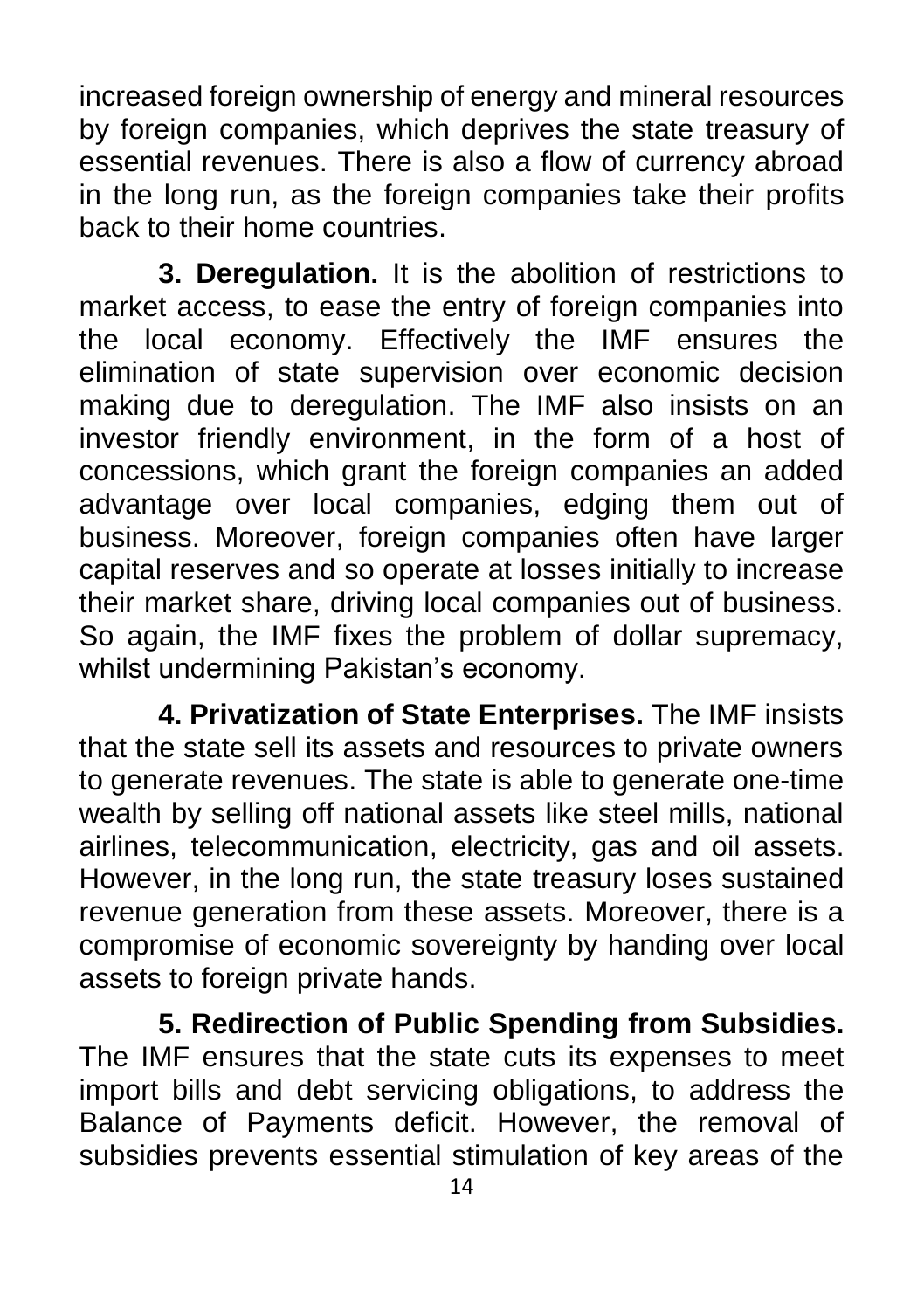economy. In recent months, this has been seen clearly in Pakistan. So, electricity bills are increased suddenly through the removal of subsidies for domestic consumers, reducing their ability to purchase goods, with a noticeable slowdown in trade. There is reduction in the threshold for subsidies in the power sector, which increased the burden on local industrial production. And the removal of subsidies on fertilizer has adversely effected agricultural production.

**6. Market Determined Interest Rates.** The IMF effectively increases local interest rates to encourage foreign financiers to invest in the local banking system. Whilst a temporary surge may be achieved in remittances, economic stability and prosperity is never secured. Capital is diverted from essential investment in production to savings. Indebtedness, including that of the state, increases. Globally, the mortgage crisis and credit crunch are glaring examples of the failure of the interest based financing model.

**7. Tax Reform and Broadening the Tax Base.**  Having deprived the state treasury of revenue streams through privatization and ensured an increase in debt, the IMF then insists on increasing taxation on the local economy. This has a whole host of negative effects, by increasing the costs of production and discouraging buying through increasing the costs of food, clothing and medicine.

So in its single minded bid to fix the Balance of Payments deficit to maintain dollar hegemony, the IMF unleashes destruction of the local economy, simultaneously preventing Pakistan from achieving its actual potential and making it more dependent on even more interest based loans. It is time to look outside of IMF prescriptions for solutions.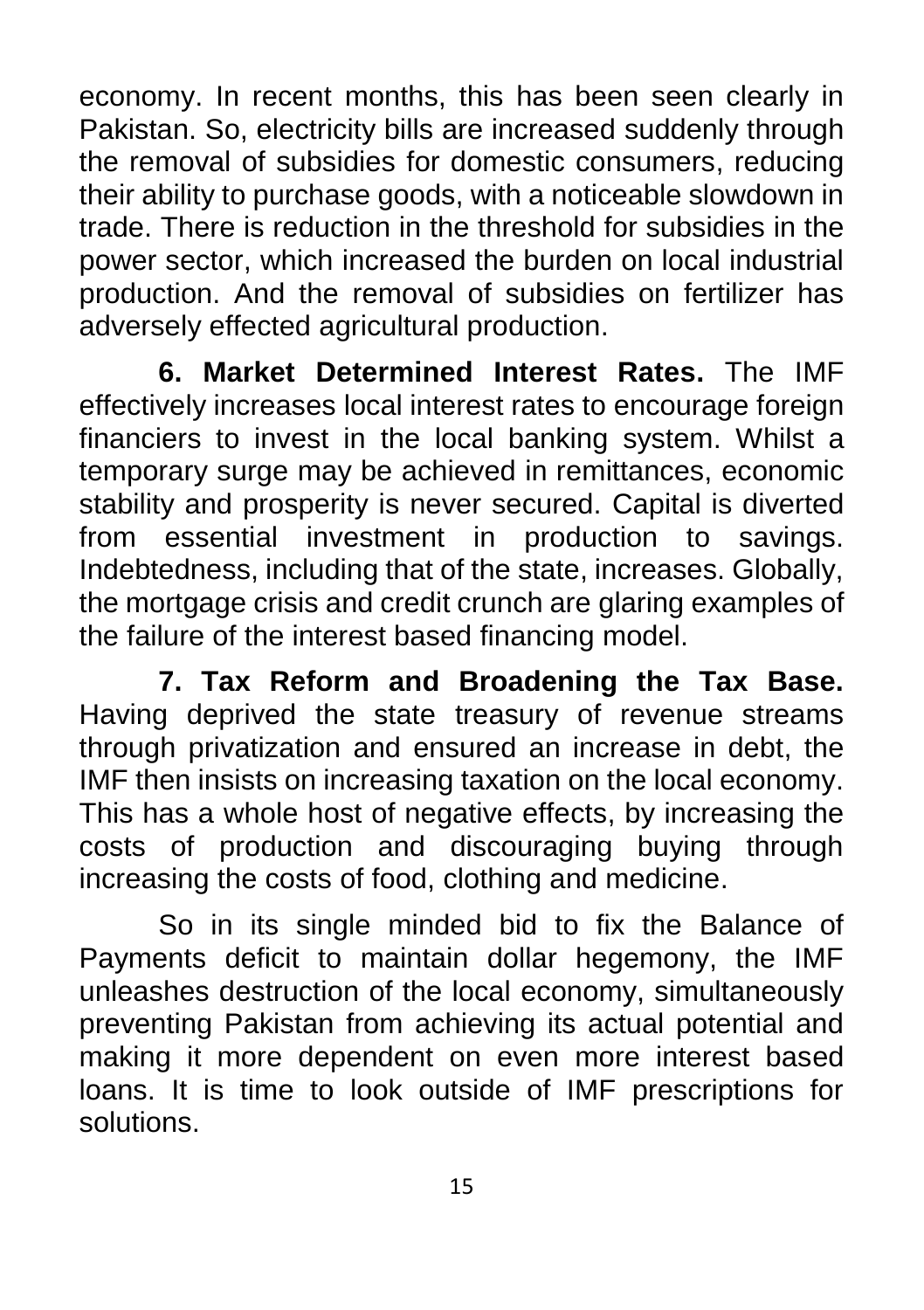# <span id="page-15-0"></span>**Reject IMF, Establish Khilafah**

Capitalism has offered its economic system to address human economic requirements. However it has miserably failed throughout the world, with immense concentration of wealth in the hands of the few and misery for most of the world's population. Hence an alternative solution based on a sound ideology is required to replace the current man-made system.

Islam is an ideology that offers a comprehensive economic system. Moreover, the Islamic economic system has a proven track record of success, spanning over several centuries. It was implemented and practiced at the state level in the era of the Khilafah, over a large geographical area, ensuring centuries of stability and prosperity.

The solution to Pakistan's economy neither lies in incremental changes nor tweaking the existing failed capitalist economic system. It certainly does not lie in waiting and seeing, because IMF prescriptions are constantly laying waste to the economy. The solution is the radical and immediate implementation of the Islamic economic system and its ensuing policies.

**1. End Colonialist Loans and Interest.** In origin, the debts are the responsibility of all of those who had government posts during the period of indebtedness. This is because they became evidently wealthy during that period. The debt is repaid from their money that exceeds their normal needs, and in proportion to their surplus funds. As for why the rulers bear the responsibility for the debt, this is due to two reasons. Firstly, the responsibility of ruling in Islam is to look after the affairs of the Ummah, in all aspects of life, including the economy. Secondly, the one that holds a ruling post is not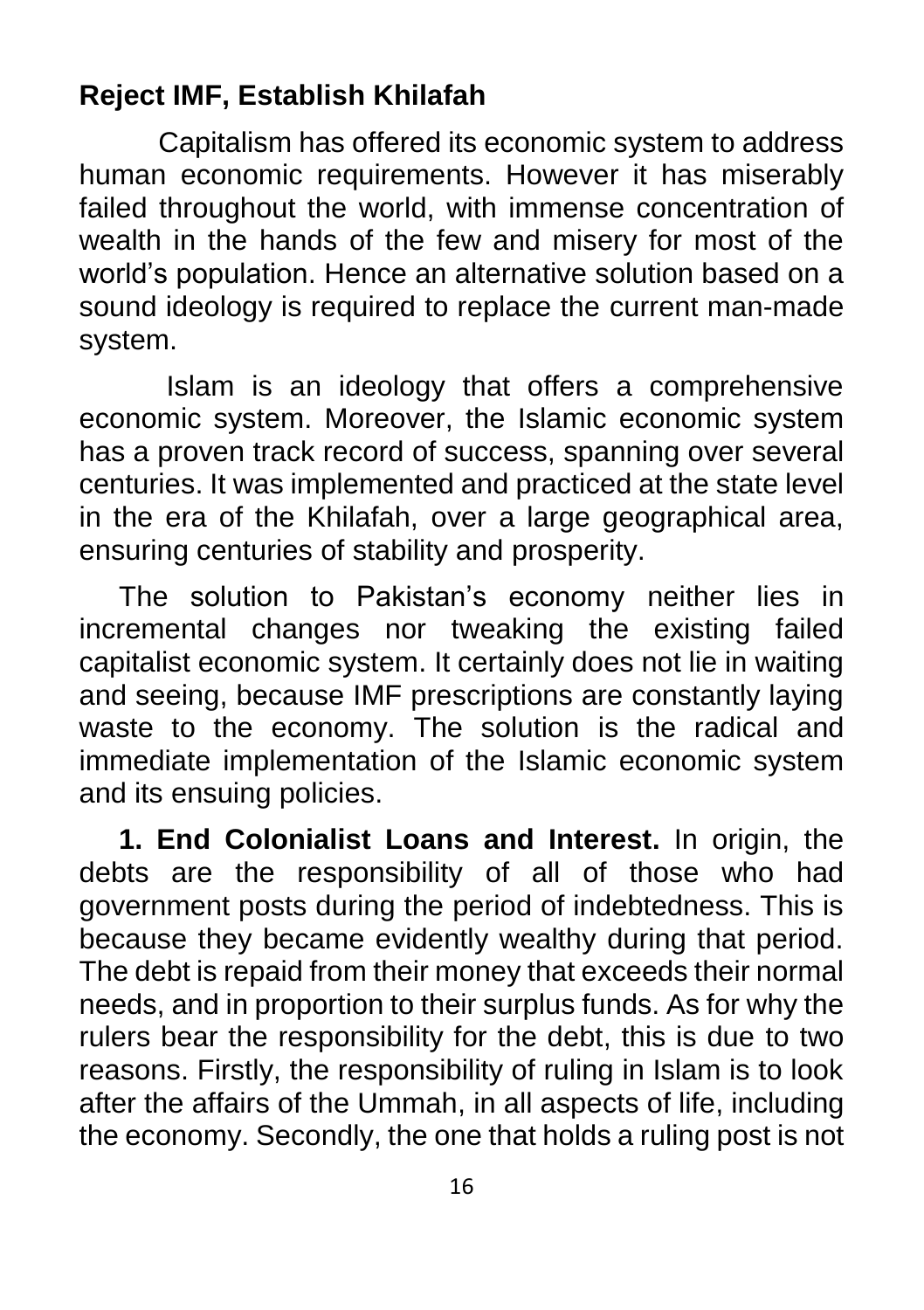allowed to engage in any financial work. He is entitled only to his monthly financial state allowance. So, if he became wealthy during his time in office, he has to be accounted for that. It is common that all current rulers become wealthy by possessing funds from the loans the government takes. What is taken from the governors and government staff would be put in the state treasury and outstanding debts would be repaid from that.

Thus the Khilafah will implement the Islamic ruling on the excessive increase in personal wealth of the rulers during ruling, which is to seize the ill-gotten wealth and put it in the state treasury. It will do so because RasulAllah (saaw) said, Whomever'' «مَنِ اسْتَعْمَلْنَاهُ عَلَى عَمَلٍ فَرَزَقْنَاهُ رِزْقًا فَمَا أَخَذَ بَعْدَ ذَلِكَ فَهُوَ غُلُولٌ» **َ َ we appointed in his job and we provided him (some funds), so whatever he took unduly would be ghalool (misappropriation)."**

Moreover, Islam has decisively blocked the devastating path of foreign loans from its origin. Foreign loans undermine the sovereignty of the state which takes these loans. The colonialist tools, such as the IMF, allow the kuffar to have dominance over our affairs, even though Allah (swt) said, ( $\hat{\mathbf{r}}$ ) **يًًل َي ْج ﴾ ُمْؤ ِمنِي َن َسب ي َن َعلَى الْ لِلْ َكافِر ههللاُ َعلَ" Allah (swt) does not permit ِ ِ the believers to grant the kuffar authority over them."** [Surah An-Nisa'a 4:141]. The colonialist tools are able to inflict great harm upon us through their prescriptions, even though RasulAllah (saaw) said, **«رَ راَضِ َضَر َر َوالَ There» "الَ should be neither harming nor reciprocating harm."**  [Muwatta Imam Malik, Ibn Majah]. Furthermore these loans are always usurious, and interest is strictly forbidden in Islam. **َبْي َع َو َح هر َم ال ِّرَبا** ,said) swt (Allah **الْ ههللاُ َحله وأَ" Allah has made َ**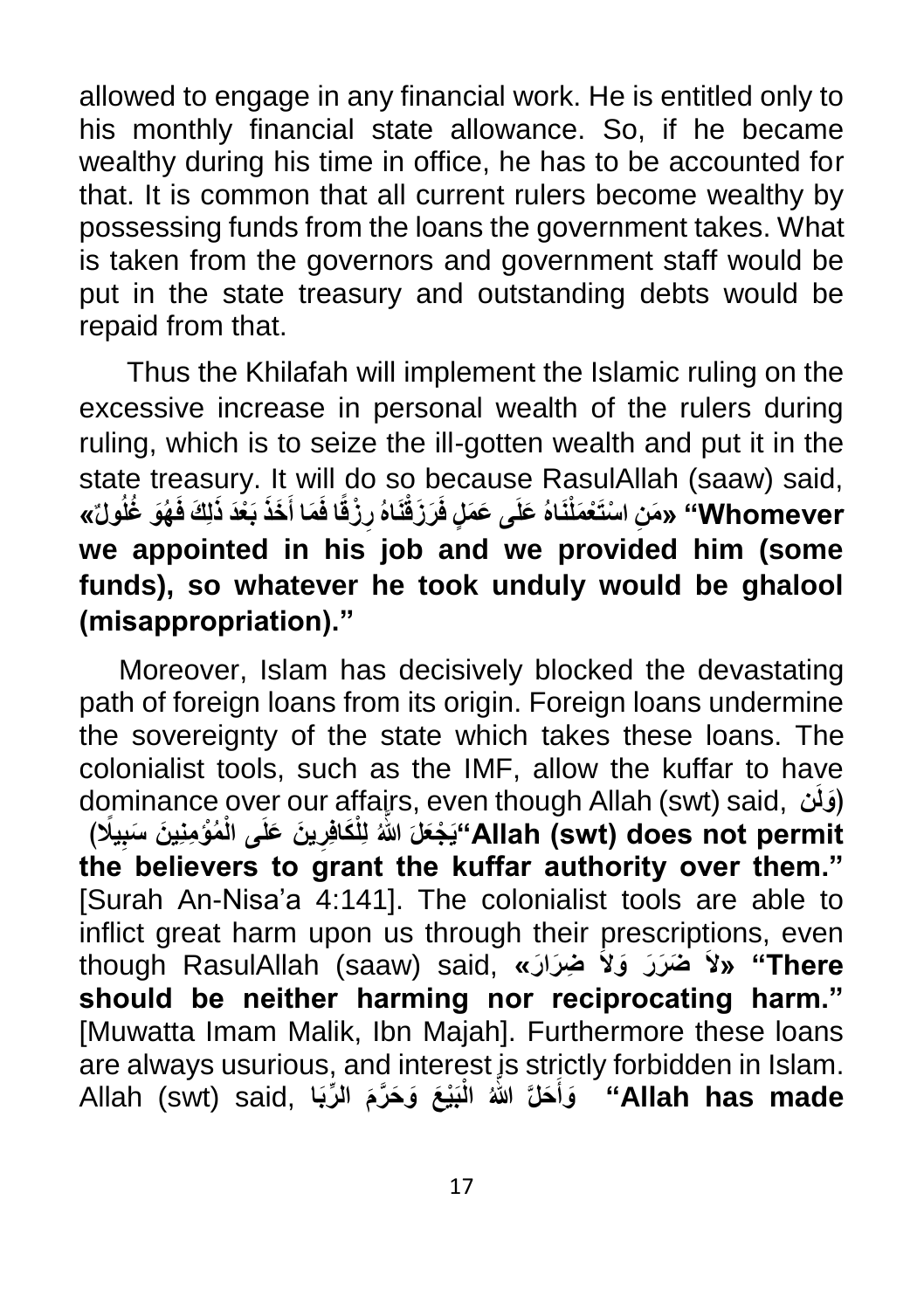**trading halal and has forbidden usury" [Surah al-Baqrah 2:190]**

**2. Establish Revenue Streams for State Treasury from Energy and Minerals.** The Khilafah will implement the Islamic ruling for energy and minerals, which is that they are public property, supervised by the state to ensure its entire benefit is for all the people's needs and not for a few as happens after privatization. It will do so because RasulAllah The" «الْمُسْلِمُونَ شُرَكَاءُ فِي ثَلَاثٍ الْمَاءِ وَالْكَلَإِ وَالنَّارِ » ,said (saw) **Muslims are partners in three things, waters, feeding pastures and fire (energy)."** (Ahmad). Indeed, Pakistan has an abundance of public properties, such as Thar coal, hydroelectric and thermal power generation assets, Reko Diq and Saindak gold reserves, as well as oil and gas reserves.

**3. Establish State Revenue Streams from Capital Intensive Industry.** The abolition of the capitalist stock share company will occur naturally with the abolition of capitalism. In its place, the Khilafah will implement the Islamic rulings on company structures, which restrict the scale of private ownership of capital intensive industry, such as large scale manufacturing, construction and transport, allowing the state to dominate these sectors and thus be better able to look after our affairs.

**4. Abolish Fiat Currency and Establish a Currency on Gold and Silver Bimetallic Standard.** Islam has mandated that the currency of the state is backed by gold and silver alone. RasulAllah (saw) commanded the Muslims to mint Gold Dinars, weighing 4.25g, and Silver Dirhams, weighing 2.975g, as the currency of the state. The *Shari'ah* has linked various *Shari'ah* rules with gold and silver alone e.g blood money, the nisab of Zakah and the minimum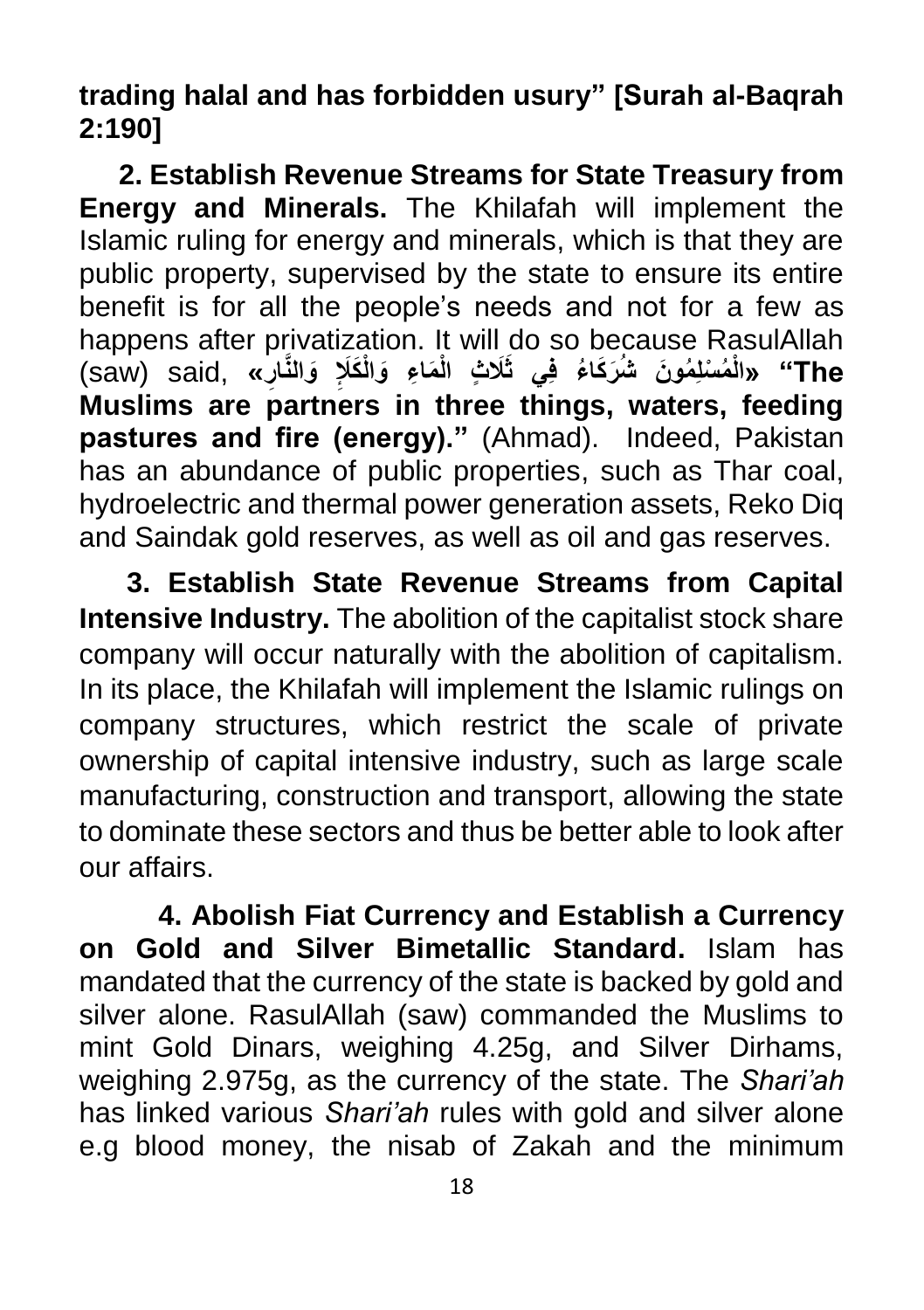amount of wealth for which hand of thief is cut. These are all evidences that the money of Islamic economic system is only gold and silver and nothing else.

Gold and silver backed currency provides intrinsic value to the currency, granting stability. It is the Khilafah alone that will establish the local currency firmly on the basis of gold and silver, systematically build up gold and silver reserves, use barter transactions when necessary to conserve reserves and insist that gold and silver are used as the basis for international trade, smashing the oppressive hold of Western currencies.

**5. Abolish Oppressive Taxation and Implement Islam's Legal Rulings on Revenues.** The Khilafah will implement the Islamic rulings on revenue generation, such as Zakah on trading merchandise and Kharaaj on agricultural land, whilst abolishing oppressive taxation, such as GST and income tax, because it is not permitted by Islam and so it is considered theft of the private property. RasulAllah (saaw) Every Muslim's" «كُلُّ الْمُسْلِّمِ عَلَى الْمُسْلِمِ حَرَامٌ دَمُهُ وَمَالُهُ وَعِرْضُهُ» ,said, « **ِ ِ blood, property and honor are unlawful to be violated by another Muslim."** Pakistan is one of the world's leading countries for charity, but it is mostly done on an individual basis since the people have no trust in the current or previous regimes. The Zakah potential alone under the trusted guardian, the Khilafah, is in the order of billions of dollars.

**6. Impose Emergency Taxation on the Wealthiest Alone.** Islam has described the sources of revenue for the state. If there are no funds in the Bait ul Maal to fulfill the obligations, then and only Islam has allowed the state to impose emergency taxation. This tax is only imposed on the wealth of Muslims which is in excess of their basic needs and luxuries according to their standards of normal living. Nothing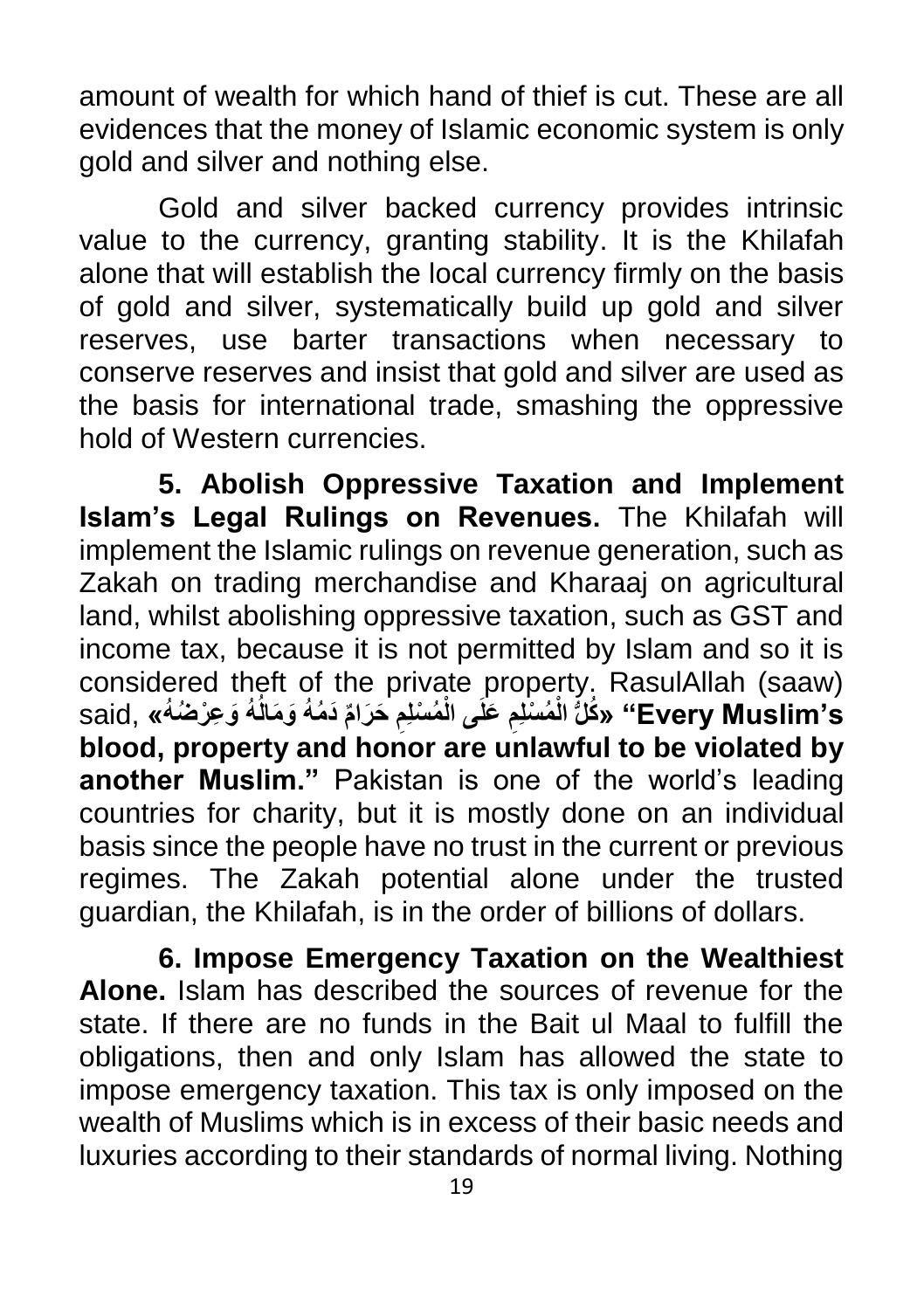is taken from those who have no surplus wealth. Again, the potential revenue is in the order of billions of dollars.

**7. Unification of the Current Muslim States as a Single Resourceful State.** Although Pakistan alone has potential to become a major economic power through the implementation of Islam**,** Islam also unlocks the huge economic potential of the Muslim states, through their unification as the Khilafah. Indeed, why should Pakistan incur huge import bills and interest based debt through its need for oil, when a single Khilafah would include the oil rich lands of Iran and Saudi Arabia? Why should Iran suffer from food shortages, when a single Khilafah would include the abundant agricultural resources of Pakistan? Khilafah will unify economic resources of all Muslim lands.